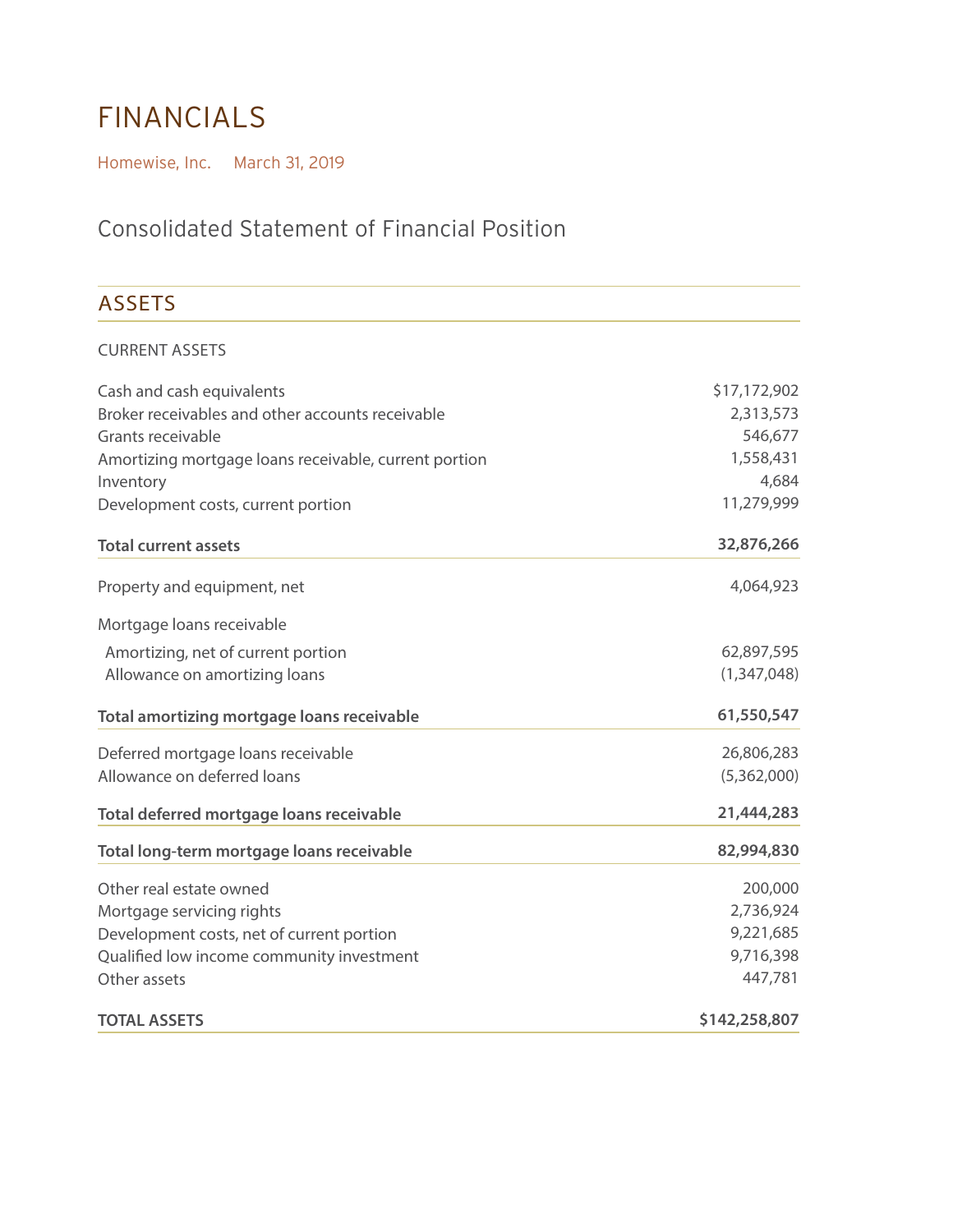#### LIABILITIES AND NET ASSETS

| <b>CURRENT LIABILITIES</b>                                  |               |
|-------------------------------------------------------------|---------------|
| Accounts payable                                            | \$1,980,781   |
| Accrued expenses                                            | 1,421,315     |
| <b>Escrows and deposits</b>                                 | 2,850,887     |
| Lines of credit, current portion                            | 3,200,013     |
| Notes payable, current portion                              | 3,627,387     |
| Notes payable, community investment, current portion        | 1,578,502     |
| <b>Total current liabilities</b>                            | 14,658,885    |
| <b>LONG-TERM LIABILITIES</b>                                |               |
| Lines of credit, net of current portion                     | 2,077,800     |
| Notes payable, net of current portion                       | 62,690,872    |
| Notes payable, equity equivalent investment                 | 3,300,000     |
| Notes payable, community investment, net of current portion | 3,185,150     |
| Deferred revenue                                            | 2,528,701     |
| Due to grantor agency                                       | 978,377       |
| <b>Total long-term liabilities</b>                          | 74,760,900    |
| <b>Total liabilities</b>                                    | 89,419,785    |
| <b>NET ASSETS</b>                                           |               |
| Without donor restriction                                   | 37,919,892    |
| With donor restriction                                      | 14,919,130    |
| <b>TOTAL NET ASSETS</b>                                     | 52,839,022    |
| <b>Total liabilities and net assets</b>                     | \$142,258,807 |